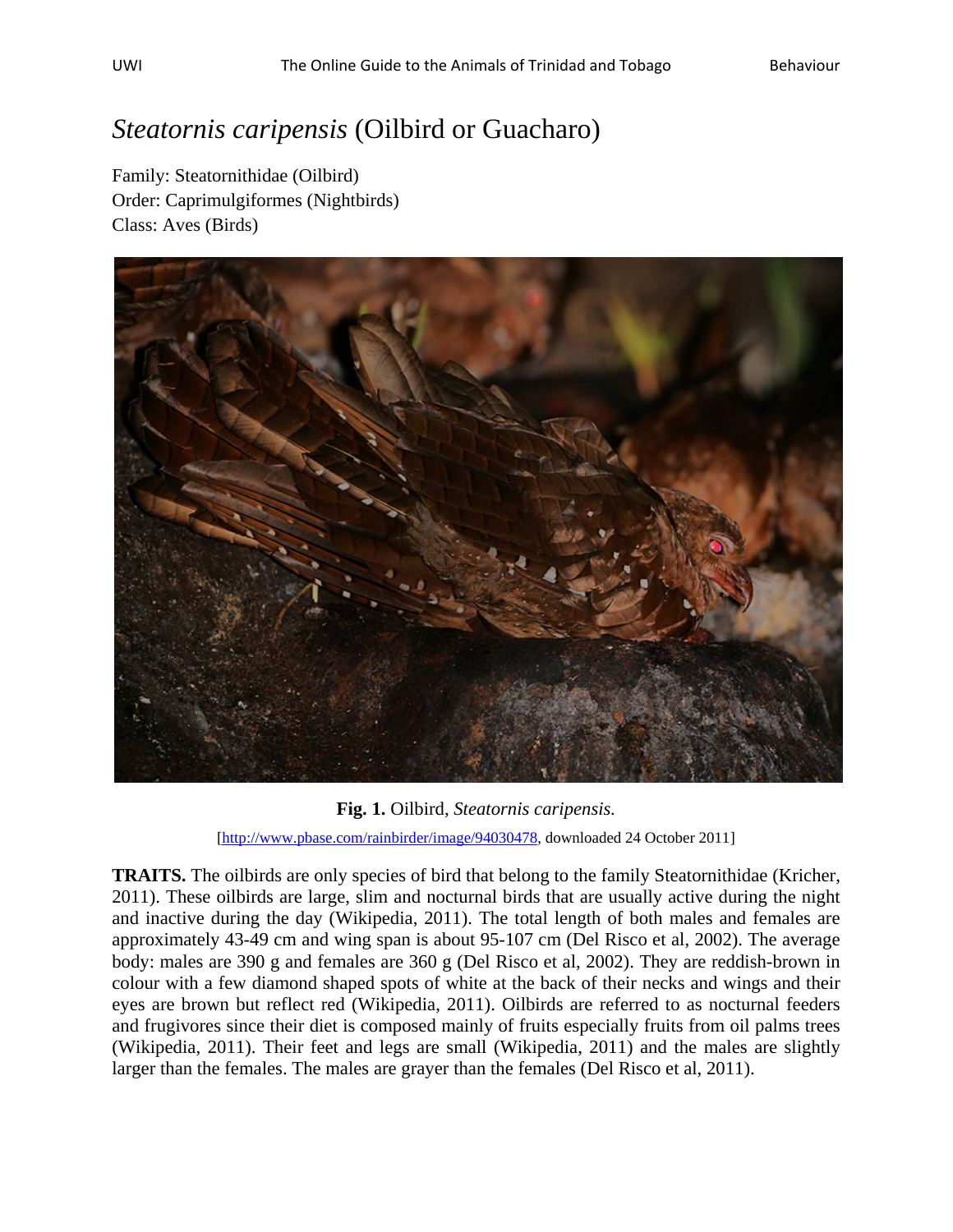**ECOLOGY.** The habitats of the oilbird are mostly within caves, alongside mountains and forest especially with coniferous and evergreen trees (Wikipedia, 2011). *Steatornis caripensis* or Guacharo is mainly found in Trinidad especially in the ASA Wright Nature Caves (Wikipedia, 2011) or the Dunstan cave along the Guacharo River. These forests are mainly required because of the availability of ripe fruits throughout the year (Del Risco et al, 2002). Mostly during the night they are found in the forest foraging for food and the daylight they are found resting or nearby the nest in the cave (Del Risco et al, 2002). The oilbird is also distributed in South America and are abundant in northern areas such as Venezuela, Guyana, Columbia, Ecuador and Peru (Wikipedia, 2011).

**ACTIVITY.** These birds are strictly nocturnal and frugivores (Del Risco et al, 2002). They are always found in the caves and are active in the night and inactive during the day (Del Risco et al, 2002). During the night they are found foraging for food outside the caves and during the day they are found roosting about the caves (Del Risco et al, 2002). They mainly use the process of echolocation to navigate through the dark cave and to forage for food (Del Risco et al, 2002). They share a monogamous relationship with one partner and both parents use the phenomena of parental care to take care of their offspring and they both sit on the eggs until they are hatched (Del Risco et al, 2002).

**FORAGING BEHAVIOUR.** The oilbirds are the only type of birds that belong to the family Steatornithidae that are nocturnal and frugivores that feed on only fruits (Burton et al, 1970). They travel long distances approximately 90 miles or 150 km in search of fruits in the forest (Burton et al, 1970). After travelling long distance through the forests they eventually come across a tree of which is their food type (Burton et al, 1970). They hover among fruits and consume as much as they can (Burton et al, 1970). Upon a full stomach, they return to their homes where the digestion process takes place during the day (Burton et al, 1970). Oilbirds tend to regurgitate or bring up food that is not completely digested from their stomach to the mouth and this is used to feed the newly born oilbirds (Burton et al, 1970). These oilbirds could also be referred to as seed collectors since they tend to accumulate seed under their nesting ledges (Burton et al, 1970). By the accumulation of these seeds, an ornithologist David Snow was able to determine by experimental research the type of fruits these oilbirds feed on (Burton et al, 1970). He was able to conclude that the seeds were mainly from the palms, Caribbean "laurels" and incense and these fruits are highly scented and aromatic (Burton et al, 1970).

**COMMUNICATION.** Vocal communication: Oilbirds' echolocation can be defined as the time taken for their echo/sound to return and aid in determining the object distance from its source and also revealing the object size and shape (Mackay, 2001). Oilbirds emit calls to the environment that produces echoes (Wikipedia, 2011). The objects surrounding these echoes are returned (Wikipedia, 2011). These echoes are used to navigate through the dark caves and aid in foraging of food (Wikipedia, 2011). Their voices tend to be noisy (Mackay, 2001). They are usually silent within the cave environment but if they are disturbed they produce repeating number of echoes that are typically deafening to the surrounding environment (Mackay, 2001). Oilbirds use echolocation to fly under the canopy of the trees that are dark and their large eyes allow them to do this. (Mackay, 2001). One of the reasons why oilbirds are unique is because of their vocalizations that are odd clicking noise (Kricher, 2011). Their sonar signals are referred to as clicks are sent out to the surrounding and these bounce off the wall of the dark caves and this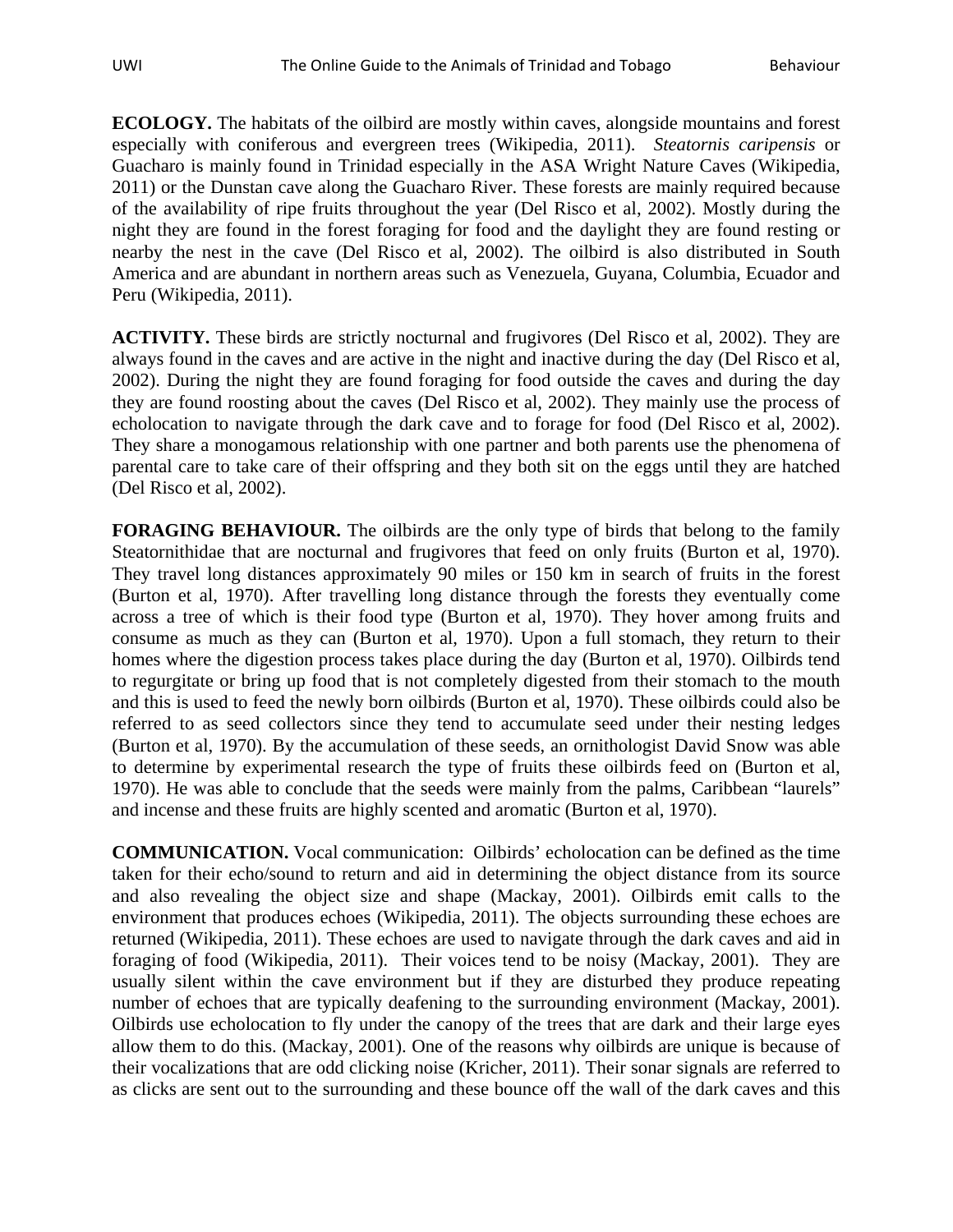gives the trigger the bird flight (Kricher, 2011). These echolocations may function is to serve as barriers allowing the birds not to crash into the walls of the cave (Kricher, 2011).

**SEXUAL AND JUVENILE BEHAVIOUR.** Oilbirds usually occur in pairs even while nesting and they have a monogamous relationship which is having one male and female together in a permanent pair bond (Del Risco et al, 2002). Their nests are built about 10-20 cm in height from the floor of the cave, built close to each other and are always found within the cave away from predation. (Del Risco et al, 2002). The nests are made of plant fibres that are held together by saliva of the birds that are cylindral and are approximately 16 inches in diameter (Del Risco et al, 2002). When the female oilbirds are fertilized via mating of the male oilbirds, these eggs are developed within the females (Del Risco et al, 2002). The females laid approximately 2-4 white eggs within 2-6 days (Del Risco et al, 2002). Both the parents sit on the eggs that are laid until it is hatched (Del Risco et al, 2002). This process is called incubation and takes approximately thirty two to thirty five days (Del Risco et al, 2002). It is essential that the parents sit on the eggs because it requires adequate conditions in order to hatch since the temperature within the cage is relatively low (Del Risco et al, 2002). When the offspring are produced they are naked with a few scattered feathers, their eyes are closed and they weigh about 0.4 to 0.5 ounces (Del Risco et al, 2002). Parental care is essential here since the chicks are needed to be fed by their parents until they become overweight (Del Risco et al, 2002). Males give the same amount of parental care as the females (Del Risco et al, 2002). At about seventy days old they are twice the weight of an adult oilbird because of the high source of protein in the fruits (Del Risco et al, 2002). At about 110 to 120 days the birds are able to migrate away from the nest into the external environments of the cave (Del Risco et al, 2002). By this stage the weight of the oilbird are reduced and the feathers within the entire body is highly developed (Del Risco et al, 2002).

**ANTIPREDATOR BEHAVIOUR.** Very little information has been published about the antipredator behaviour of the oilbirds but however since they are mostly enclosed in the caves during the day they are less susceptible to predators (Hilty et al, 2005).

## **REFERENCES**

- Burton Maurice and Burton Robert.1970. The international wildlife encyclopaedia. Marshall Cavendish. Accessed 13<sup>th</sup> November, 2011.
- Del Risco, A. A. and A. Echeverri.2011. Oilbird (Steatornis *Caripensis*). T.S Schulenberg. Cornell Lab of Ornithology. Accessed  $8<sup>th</sup>$  November, 2011.
- Hilty S. L. and M. H. Wolf. 2005. Birds of Tropical America: a watcher's introduction to behaviour, breeding and diversity. University of Texas Press. Accessed 13<sup>th</sup> November, 2011.
- Kricher, J. 2011. Tropical Ecology. Princeton University Press. Accessed 8<sup>th</sup> November, 2011.

Mackay B. K. 2001. Birds sounds: how and why birds sing, call, chatter and screech. Stackpole book. Accessed 13<sup>th</sup> November, 2011.

Wikipedia.2011. Oilbird. [http://www.pbase.com/rainbirder/image/94030478,](http://www.pbase.com/rainbirder/image/94030478) downloaded 24<sup>th</sup> October, 2011

Wikipedia.2011. Animal Echolocation. [http://en.wikipedia.org/wiki/Animal\\_echolocation.](http://en.wikipedia.org/wiki/Animal_echolocation) Accessed 13th November, 2011.

Author: Punita Ramlogan Posted online: 2011